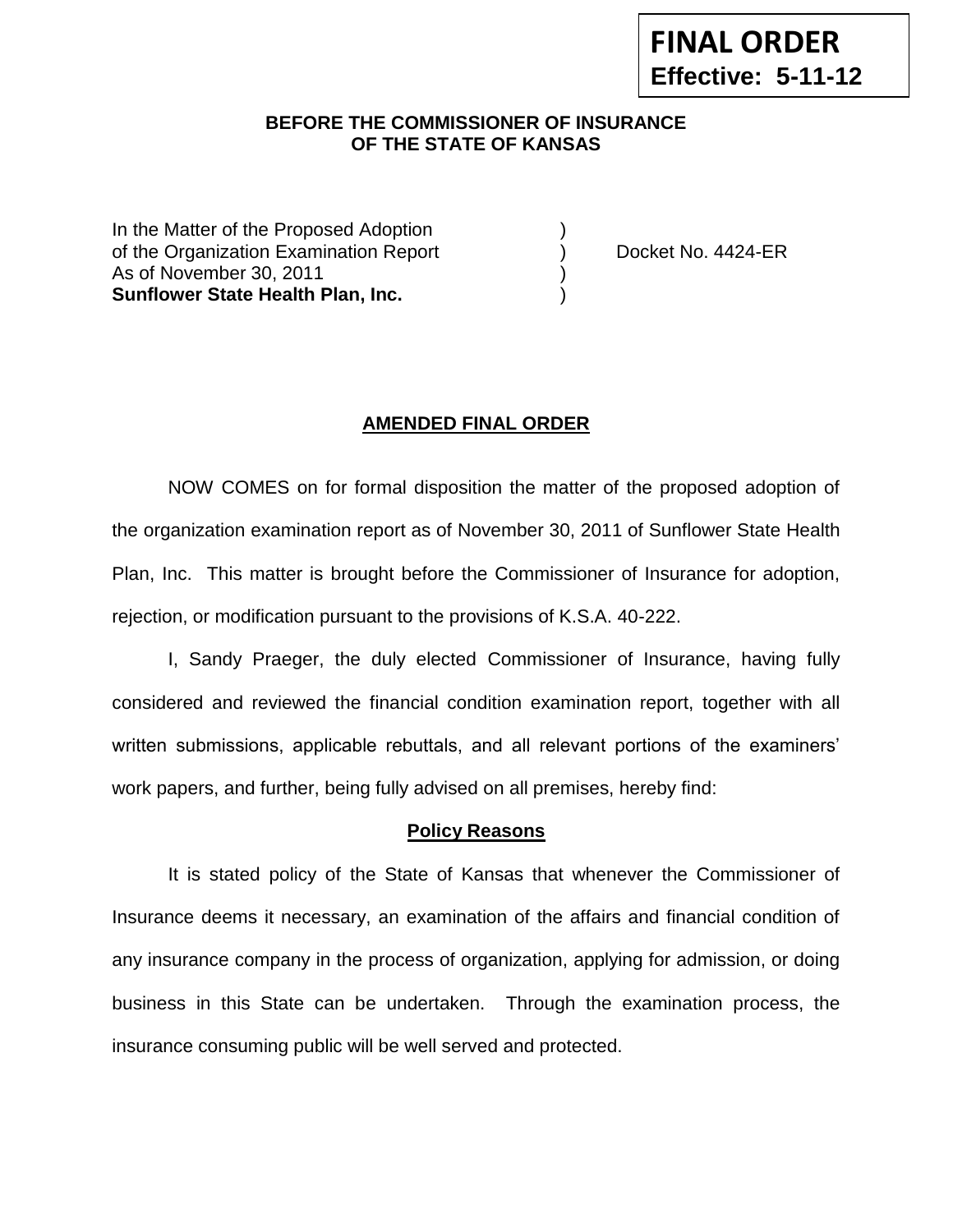#### **Findings of Fact**

1. The Commissioner of Insurance has jurisdiction over this matter pursuant to K.S.A. 40-222.

2. An examination of Sunflower State Health Plan, Inc. was undertaken by the Kansas Insurance Department and was completed on January 6, 2012.

3. The examiner-in-charge tendered and filed with the Kansas Insurance Department a verified written report of the examination within thirty (30) days following completion of the examination, to wit, on January 6, 2012.

4. Following receipt of the verified report, the Kansas Insurance Department transmitted the report to Sunflower State Health Plan, Inc. on January 10, 2012, with a duly executed notice advising the company of its opportunity to prepare and submit to the Kansas Insurance Department a written submission or rebuttal with respect to any and all matters contained in the report Sunflower State Health Plan, Inc. was further advised that any written submission or rebuttal needed to be filed with the Kansas Insurance Department no later than thirty (30) days after receipt of the verified report.

5. Sunflower State Health Plan, Inc. filed a written acceptance of the verified report on March 19, 2012. An amended report was filed on May 2, 2012 and transmitted to Sunflower State Health Plan, Inc. on May 10, 2012, which they approved on May 10, 2102.

6. Based upon the written submission tendered, Sunflower State Health Plan, Inc. took no exceptions to matters contained in the verified report.

7. Within thirty (30) days of the end of the time period allowed for written submission or rebuttal, the Commissioner of Insurance fully reviewed the report,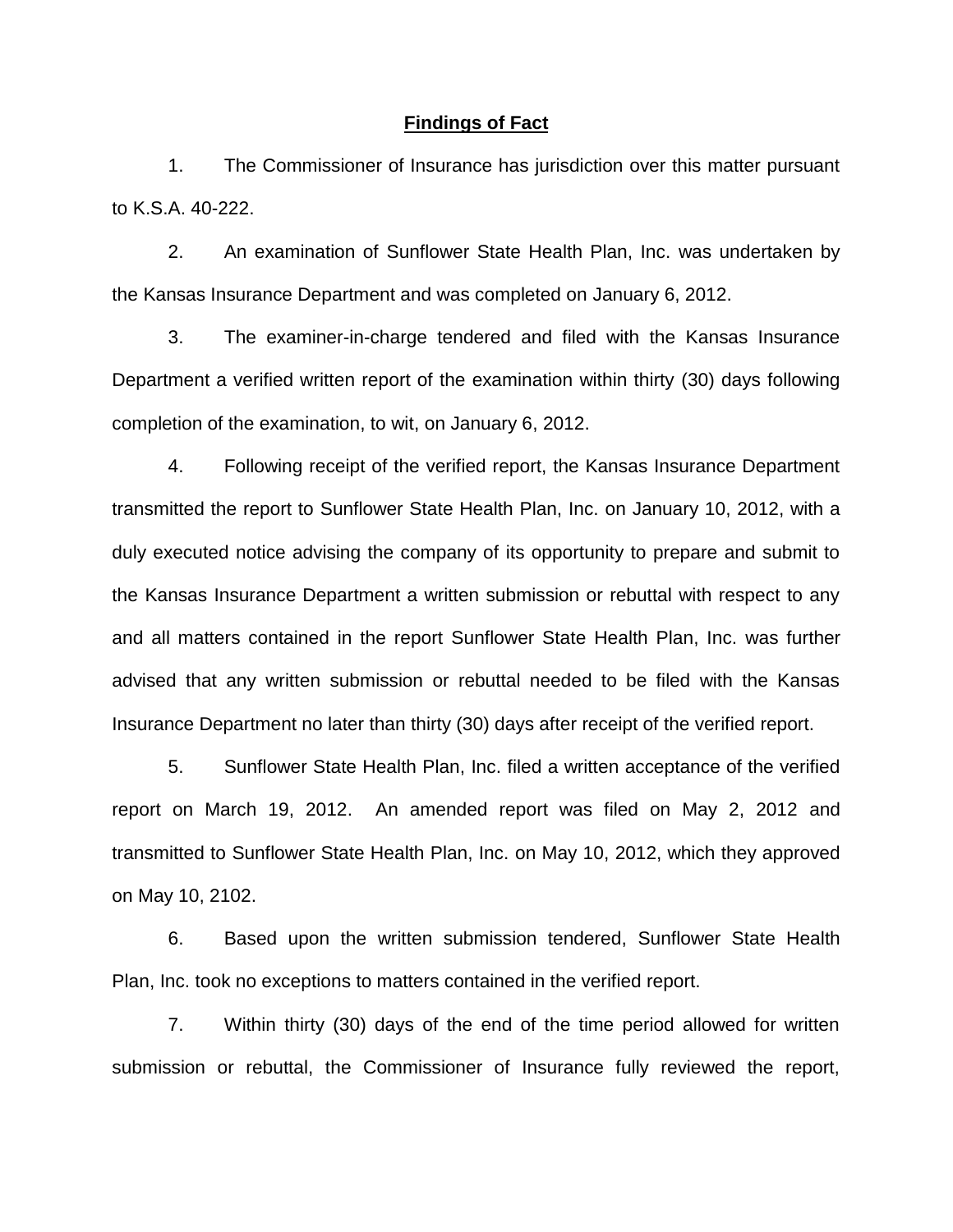together with all written submissions and rebuttals provided by Sunflower State Health

Plan, Inc. The Commissioner of Insurance further reviewed all relevant workpapers.

8. No other written submissions or rebuttals were submitted by Sunflower State Health Plan, Inc.

# **Conclusion of Law**

9. K.S.A. 40-222(k)(2) provides:

"Within 30 days of the end of the period allowed for the receipt of written submissions or rebuttals, the commissioner shall fully consider and review the report, together with any written submissions or rebuttals and any relevant portions of the examiners workpapers and enter an order:

- (A) Adopting the examination report as filed or with modification or corrections. If the examination report reveals that the company is operating in violation of any law, regulation or prior order of the commissioner, the commissioner may order the company to take any action the commissioner considers necessary and appropriate to cure such violations; or
- (B) rejecting the examination report with directions to the examiners to reopen the examination for purposes of obtaining additional data, documentation or information, and refiling pursuant to subsection (k); or
- (C)call and conduct a fact-finding hearing in accordance with K.S.A. 40- 281 and amendments thereto for purposes of obtaining additional documentation, data, information and testimony."
- 10. Based upon the Findings of Fact enumerated in paragraphs #1 through #8

above, the organization examination report as of November 30, 2011 of Sunflower State

Health Plan, Inc. should be adopted.

## **IT IS THEREFORE, BY THE COMMISSIONER OF INSURANCE, ORDERED THAT:**

1. The organization examination report as of November 30, 2011 of

Sunflower State Health Plan, Inc. hereby is adopted.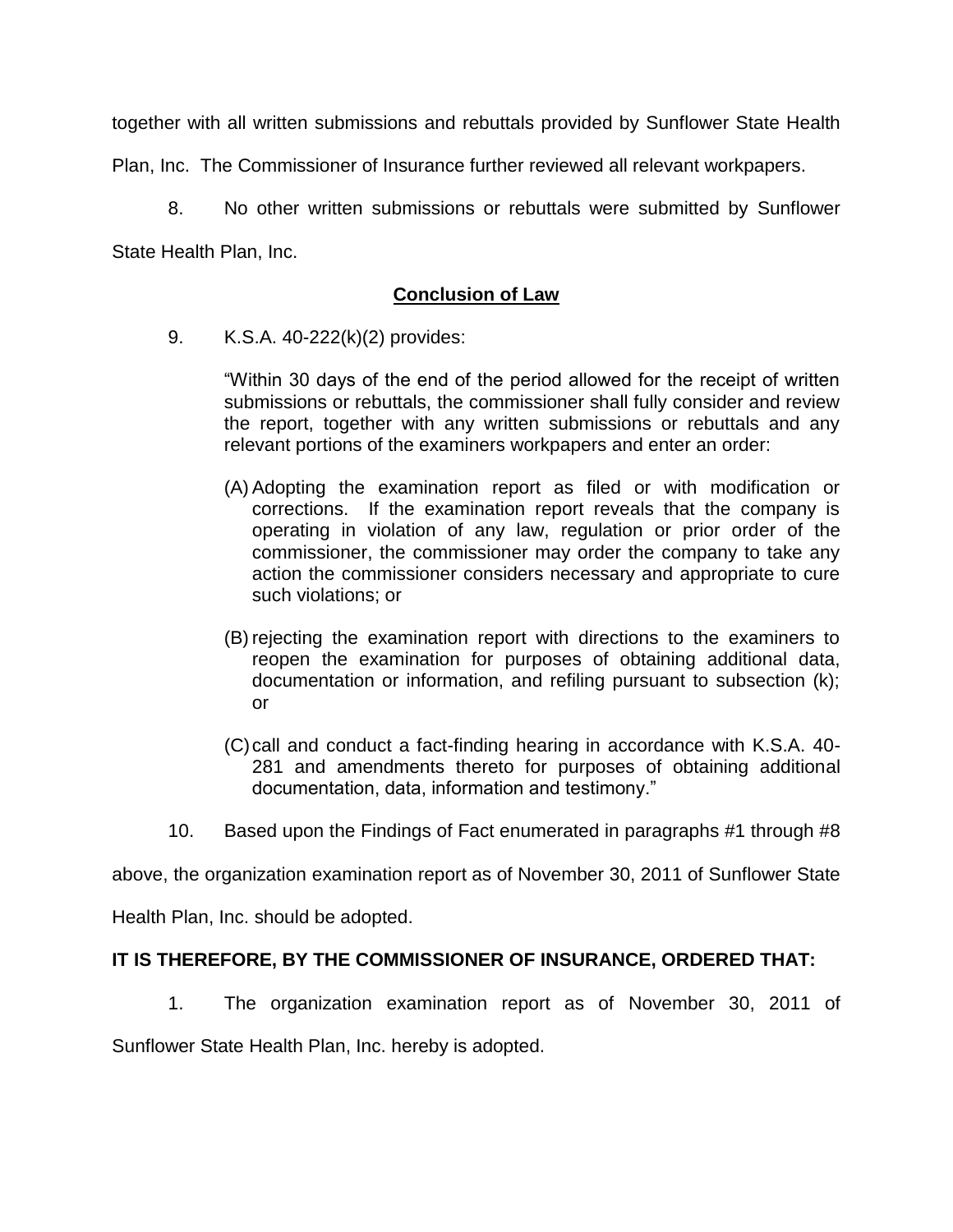2. The Commissioner of Insurance retains jurisdiction over this matter to issue any and all further Orders deemed appropriate or to take such further action necessary to dispose of this matter.

**IT IS SO ORDERED THIS 11th DAY OF MAY, 2012 IN THE CITY OF TOPEKA, COUNTY OF SHAWNEE, STATE OF KANSAS.**



\_/s/ Sandy Praeger\_\_\_\_\_\_\_\_\_\_\_\_\_\_\_\_ Sandy Praeger Commissioner of Insurance By: \_/s/ Zachary J.C. Anshutz\_\_\_\_\_\_\_\_\_\_\_ Zachary J. C. Anshutz General Counsel